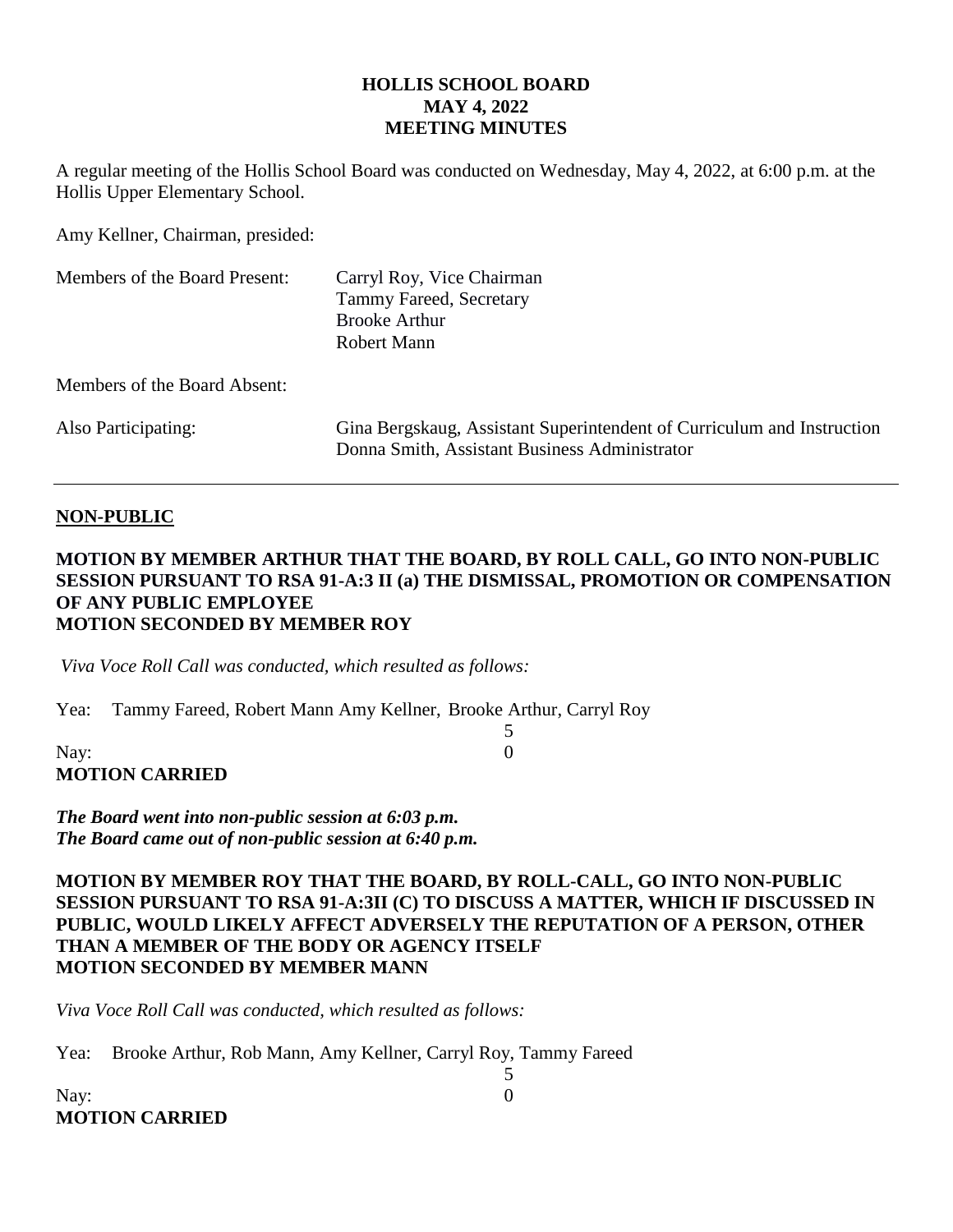#### *The Board went into non-public session at 6:41 p.m. The Board came out of non-public session at 6:51 p.m.*

## **AGENDA ADJUSTMENTS**

A request was made to amend the agenda by including an update on the work of the committee for the Superintendent's contract negotiations. Chairman Kellner suggested the item could be addressed following committee appointments.

#### *There being no objection, the agenda was amended as requested.*

## **CORRESPONDENCE/RESIGNATIONS/NOMINATIONS**

Assistant Superintendent Bergskaug informed the Board of the Superintendent's nomination of Kyle Precourt for the position Physical Education Teacher at the Hollis Primary School (HPS). Mr. Precourt comes to the district with a bachelor's in physical education from Keene State College. He would be at a bachelors plus 15, step 9, and a salary of \$60,436.

#### **MOTION BY MEMBER FAREED TO ACCEPT THE SUPERINTENDENT'S NOMINATION OF KYLE PRECOURT FOR THE POSITION OF PHYSICAL EDUCATION TEACHER AT THE HOLLIS PRIMARY SCHOOL, AT A BACHELORS PLUS 15, STEP 9 AND A SALARY OF SIXTY THOUSAND FOUR HUNDRED THIRTY SIX DOLLARS (\$60,436) MOTION SECONDED BY MEMBER MANN MOTION CARRIED 5-0-0**

## **APPROVAL OF MINUTES**

**MOTION CARRIED**

**5-0-0**

| <b>MOTION BY MEMBER FAREED TO ACCEPT, AS PRESENTED</b> |  |
|--------------------------------------------------------|--|
| <b>MOTION SECONDED BY MEMBER ROY</b>                   |  |

# Hollis School Board – **Organizational Meeting** . . . . . . . . . . . . . . . . . . . . . . . . . . . . . . . . . . . . . [April 6, 2022](https://www.sau41.org/docs/district/depts/108/4-6-22%20hsb%20minutes%20packet%20draft.pdf?id=3025)

*The following amendments were offered:*

Page 7, Line 20; insert "specifications" following "class size" Page 9, Line 3; correct the spelling of "some"

**MOTION BY MEMBER FAREED TO ACCEPT, AS AMENDED MOTION SECONDED BY MEMBER ROY MOTION CARRIED 5-0-0**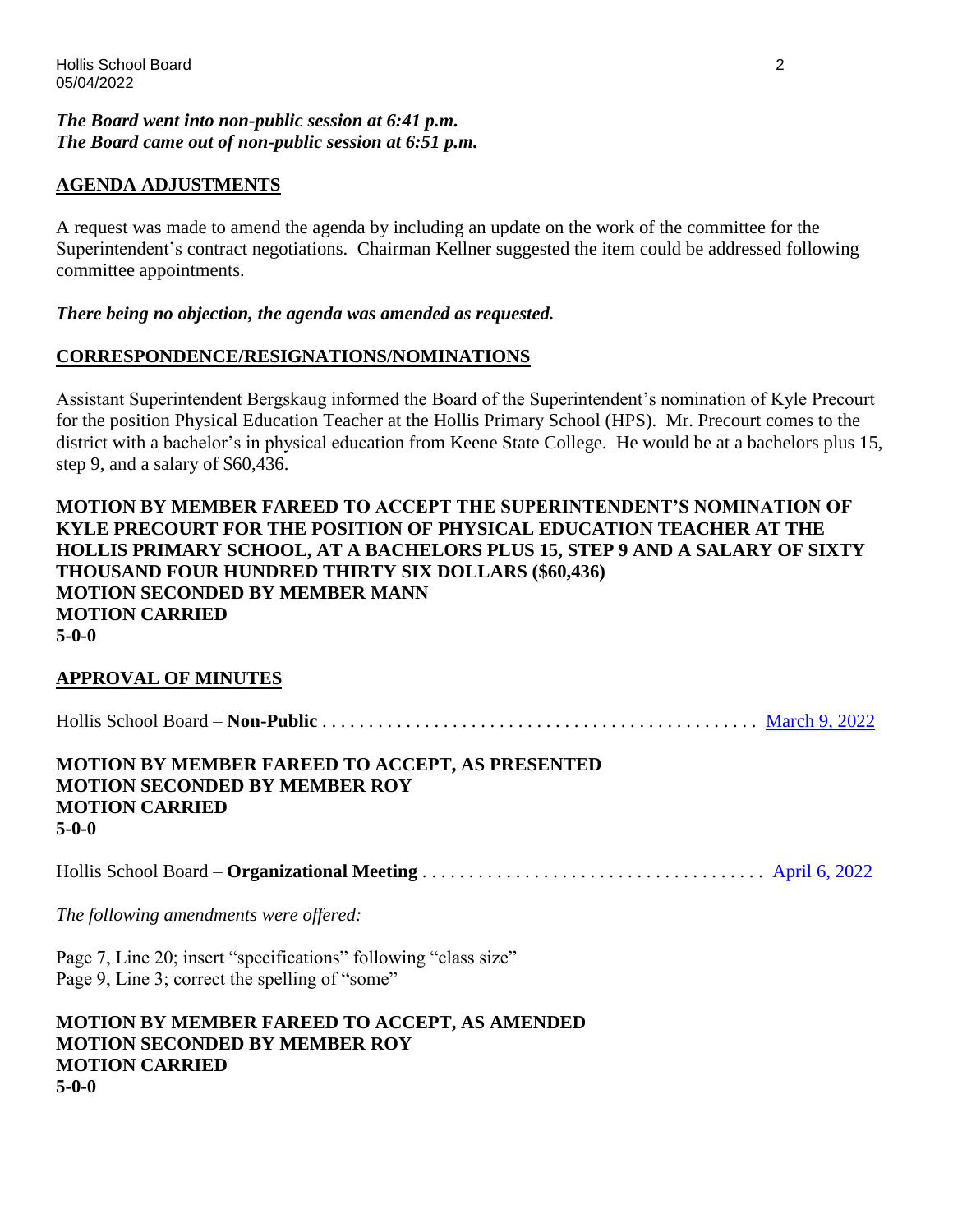Hollis School Board – **Non-Public** . . . . . . . . . . . . . . . . . . . . . . . . . . . . . . . . . . . . . . . . . . . . . . . [April 6, 2022](https://www.sau41.org/docs/district/depts/108/4-6-22%20np%20hsb%20mins%20draft.pdf?id=3041)

## **MOTION BY MEMBER FAREED TO ACCEPT, AS PRESENTED MOTION SECONDED BY MEMBER ROY MOTION CARRIED 5-0-0**

**PUBLIC INPUT** - None

## **PRINCIPALS' REPORT**

Assistant Superintendent Bergskaug highlighted items from the Principals' Report, which was included as part of the [agenda](https://www.sau41.org/docs/district/depts/108/hsb%20agenda%20packet%205-4-22.pdf?id=3072) packet.

The New Hampshire Statewide Assessment System (NH SAS) testing began for 3<sup>rd</sup> grade students this week. Testing for grades 4, 5, and 6 will begin next week.

The  $6<sup>th</sup>$  grade DARE promotion ceremony will be conducted on May 19<sup>th</sup>. The  $5<sup>th</sup>$  grade math placement test is coming up in May as well as the  $4<sup>th</sup>$  grade information night (May 25<sup>th</sup>).

The Hollis Upper Elementary School (HUES) continues its search for a part-time custodian.

Focus is placed on lining up the summer projects in the hope that all work can be done in July/August. HUES students are most excited about new swing sets for the playground.

HUES has started a pencil awareness campaign. The  $6<sup>th</sup>$  grade students are gathering sneakers and working with GoSneakers. At HPS, students are participating in collecting pairs of shoes for Troop 465 to help underprivileged countries.

This month, in all of the buildings, students have participated in traffic safety month.

Enrollment has remained stable with one addition in Pre-K 3.

Asked if there is a sense of what the kindergarten enrollment numbers look like for the fall, Assistant Superintendent Bergskaug responded she did not have a number or a concern in either direction.

## **DISCUSSION**

Committee Appointments

In accordance with Hollis School Board policies BBAA – School Board Member Authority, BDE – Committees and Delegates, and BDF – Advisory Committees to the Board, Chairman Kellner submitted the following appointments for Board consideration and approval:

Brooke Arthur - Hollis School Board Representative to:

- Hollis School District Policy Committee
- Regional Services Education Center RSEC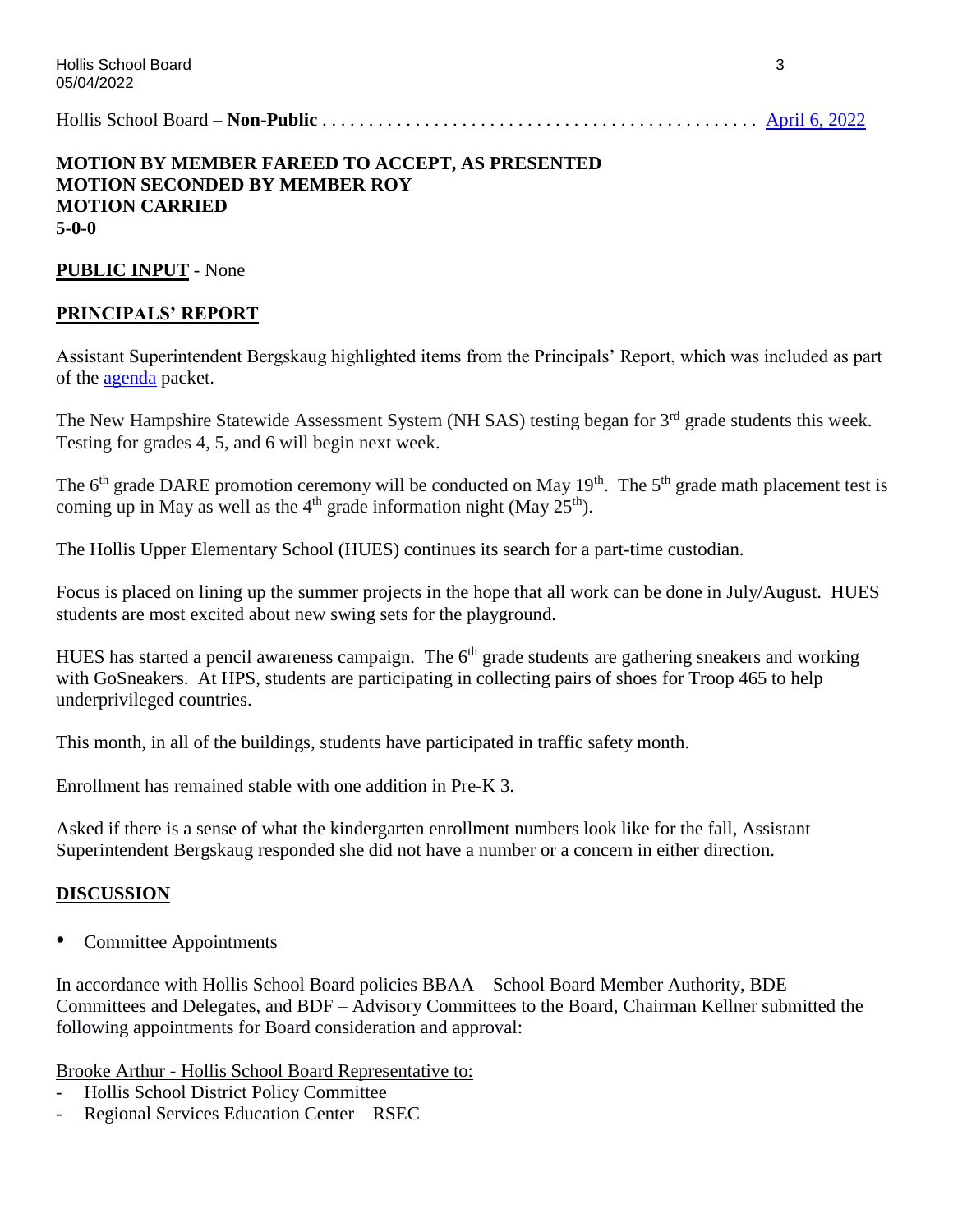## Tammy Fareed - Hollis School Board Representative to:

- Hollis Capital Advancement Plan Committee

## Robert Mann - Hollis School Board Representative to:

Superintendent Contract Renegotiation Committee

## Carryl Roy - Hollis School Board Representative to:

- SAU #41 Governing Board Budget Sub-Committee
- SAU #41 Governing Board Policy Committee
- Alternate to the Hollis Budget Committee

Amy Kellner - Hollis School Board Representative to:

- Hollis Budget Committee
- Superintendent Contract Renegotiation Committee Update

The committee conducted its first meeting with legal counsel to discuss framework, negotiations, and other high-level items. Meetings are anticipated on a regular basis. There are actions legal counsel is looking into in advance of the next meeting.

• Facilities Update – Resolution for the Bond on Renovations to HPS and HUES

Assistant Superintendent Bergskaug commented on the information shared at the previous meeting identifying the projects planned for the summer months. The next step is approval of the Resolution authorizing the Administration to move forward with the Municipal Bond Bank.

Strategic Plan Update

The agenda packet included the update to the Strategic Plan (Plan). The existing Plan is in good shape in terms of the goals. The action steps and the objectives within them change over time. While the entire plan has not been brought forward for renewal, every year the goals and objectives are reviewed. District and SAU goals are created in accordance with the Plan.

SAU Goal 1- SAU 41 will strive to continuously improve each student's level of achievement and growth.

Implementation Goal 1 - The Hollis District will ensure that curriculum/instruction and assessment are designed and delivered to enable diverse learners to achieve or exceed Hollis grade level standards.

This goal was the focus of the curriculum work that has been completed this year.

The suggestion is that the present SAU Goal 4 - To ensure curriculum is delivered in accordance with diverse needs of the learning community and to meet the standards for the 21st Century learner, becomes priority area #2. All of the initiatives and 21<sup>st</sup> Century learning frameworks are being reviewed and instructional tools and experiences provided to create learners ready for what is to come. Part of that is reviewing and analyzing data and making appropriate adjustments to both the day-to-day lessons as well as big picture planning by adjusting the living document (curriculum).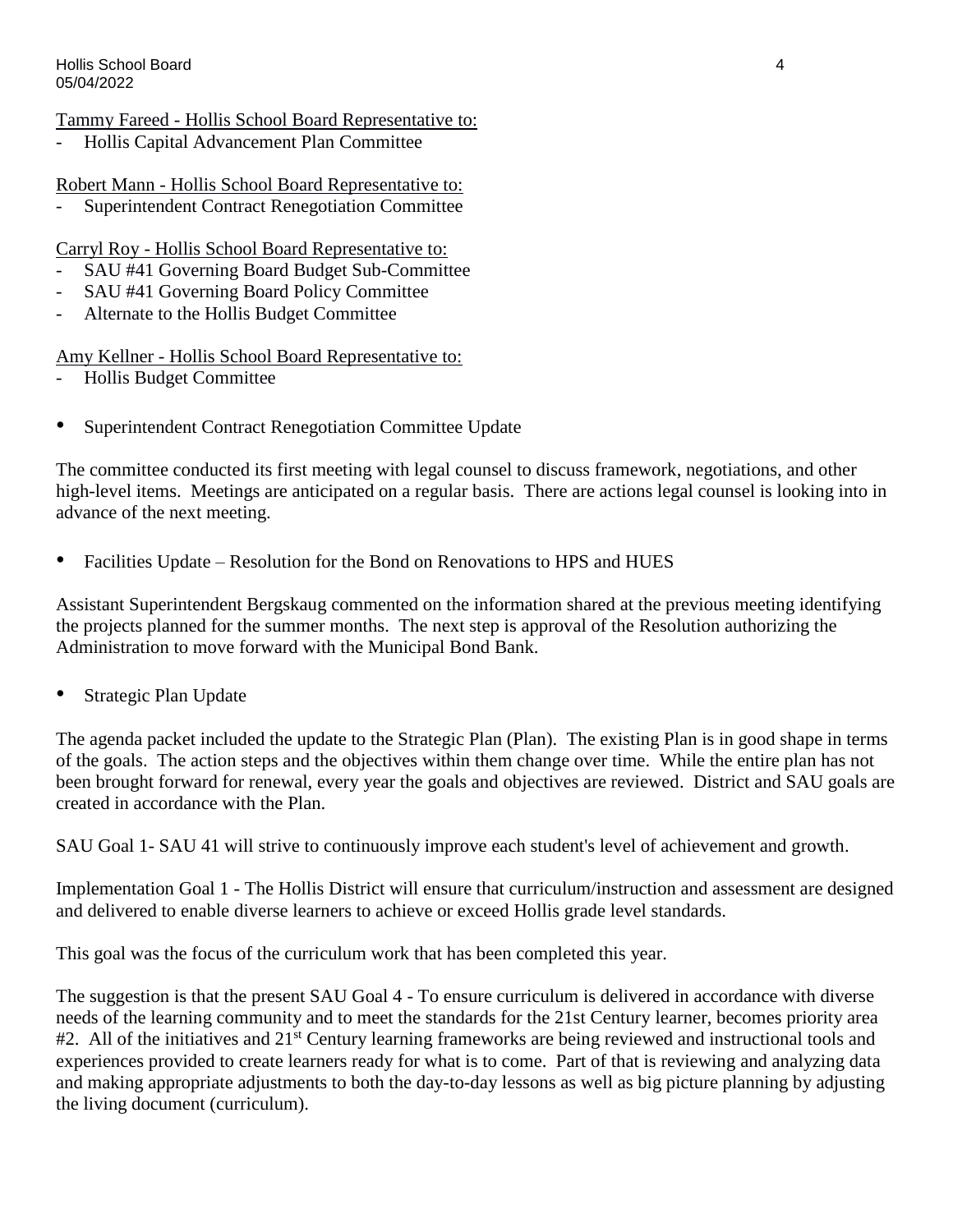#### Hollis School Board 5 05/04/2022

Present SAU Goal #2 - SAU41 will recruit, recognize, and develop the most effective personnel.

There are two pieces to that. For the Professional Growth Masterplan (five-year plan approved by all Collective Bargaining Units and State), we are in year five and going through the document page by page, e.g., evaluation system, professional development opportunities/offerings, goals and objectives, and redefining what is an effective learner in today's terminology. The SAU is reaching the close of all of that work this year and looking to put it before the 6 unions for approval (June) as well as the State.

All of that is in line with developing the most effective personnel. In terms of recruiting and recognizing, a lot of this work is on the part of the School Board to ensure that our Collective Bargaining Agreements (CBAs) are written in a way that we can recruit and retain.

New Goal #4 - Community Relations Goal for SAU - SAU 41 will continue to foster a strong relationship with the community to foster support for school district programs, budgets and initiatives. The implementation goal is to create and maintain two-way communication among all stakeholders within the Hollis District.

The Compliance and Communication position that was approved by the voters will be of assistance as the SAU works to streamline communication. Not directly tied to this goal, but something that was just implemented is pick-up patrol, which is another way for parents to quickly get information to our staff about a change in dismissal, absence, etc. (via an app).

Present SAU Goal #5 - SAU 41 will manage and keep in good repair its physical assets in order to optimize student learning.

The implementation goal is to provide adequate space in order to meet the educational needs of all students and the effective operations of all school facilities. The Administration has spent a good deal of time and dedicated a ton of resources in updating the physical structures, bringing new life into aging buildings thereby adding years of useful life. The next piece of this is to identify if the space needs are adequate for our changing population and to create and articulate space needs for preK-6.

New SAU Goal #6 - To provide students with the opportunity to participate in a rich variety of co-curricular activities; to be mentored by knowledgeable individuals to learn the value of hard work, competition, team play/group work, individual effort, leadership, and to ensure each individual an enjoyable and rewarding educational experience.

Pre-COVID, the SAU started to move in the direction of before and after school activities. During COVID we had to move away from those and would like to return to offering such opportunities.

The implementation goal - To evaluate regularly and systematically, the performance of all our co-curricular programs to ensure that high standards are maintained that are consistent with the Hollis standards.

Member Arthur spoke of her appreciation for the last goal and commented on her experience while coaching the Running Club, e.g., how impactful it was to have student volunteers from the high school mentoring.

Assistant Superintendent Bergskaug commented on prior programs that were successful and are desired. She spoke of what was just put in place, over April break, with the Art Teacher at HPS; the new interactive flat panel board, which permits users to log onto the board, multiple students to utilize a touch feature simultaneously, etc.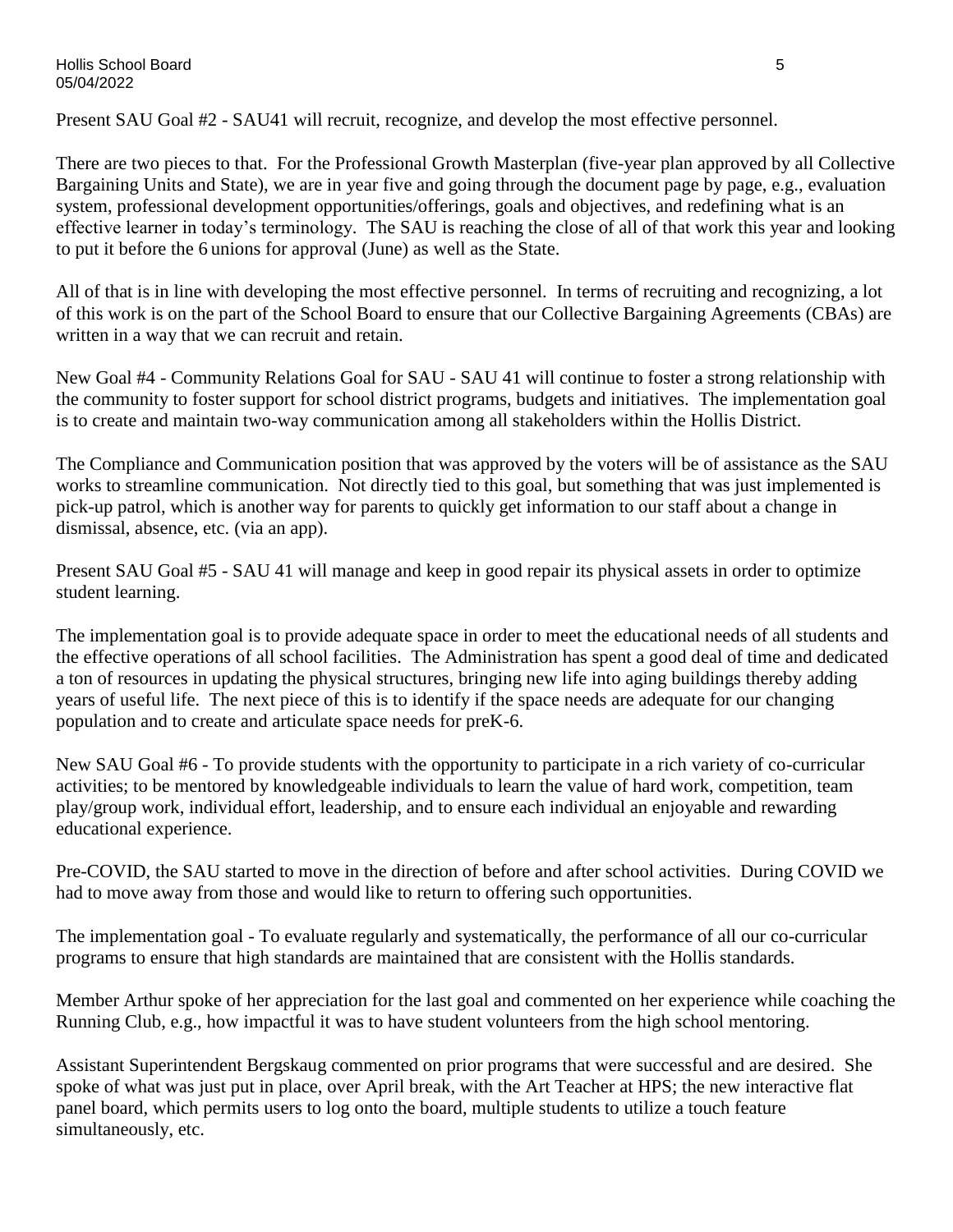#### Hollis School Board 6 05/04/2022

This year Hollis was granted a Rural Education Achievement Program (REAP) Grant. One approved use is for technology. The funds will be utilized to add boards to the classrooms (on backorder).

Member Fareed spoke of students who need to be on their feet and using their bodies to learn best and those who are high speed students who can make the scene go too fast for others. She stated her hope all learners would be kept in mind with the use of this tool.

Assistant Superintendent Bergskaug spoke of the care taken when moving forward with a new tool. They have some teachers who are piloting this, learning along the way, and will be responsible for teaching others. They will look to identify what is best for all learners.

Member Roy questioned if there is discussion around makeup for those students who missed certain opportunities due to COVID, e.g., 3rd grade students who did not get the opportunity to participate in Physics Day, etc. Assistant Superintendent Bergskaug remarked when they talk about it with 3<sup>rd</sup> grade students it is because it is part of the spiraled curriculum, so they are covering the same content as those physics students. It is a great experience but is also tied to what they are doing. Unfortunately, some of these activities cannot be recreated for everyone, e.g., students who were unable to experience the D.C. trip.

Asked how performance is assessed, Assistant Superintendent Bergskaug stated before this becomes a completed Strategic Plan, there is the need for metrics to be able to evaluate it. Some are easier to assess than others, e.g., where moving forward we have the support of community with our CBAs we come to an agreement and we are able to recruit staff, which indicates we are successful in that area.

Asked what the role of the School Board is in participating in the assessment, she remarked one piece is providing feedback, for example, as the Plan is fine-tuned what are the areas where focus needs to be placed and holding the Administration accountable to ensure everything possible has been done in an effort to achieve the goal $(s)$ .

Asked if there is a date in mind for the Board to do the look back with the Administration, she indicated the Administration works on the goals in the Leadership Retreat and then presents them in the September/October timeframe. The most recent presentation was done at the SAU level. They then present the progress and where they stand at year end. She believes if it is felt there is not sufficient data to support appropriate level of progress then they should be held accountable and pointed in a direction where more focus is believed needed.

Member Fareed spoke of the desire for the process to be formalized and understood in regard to the Board's participation in this work.

Member Mann commented on his participation on the group that fashioned the first Plan and the engagement at the goal level; coming to consensus on what the goals should be. He felt it important the Board did not engage in the implementation or objectives. That does leave the question of monitoring and evaluating, which is in the wheelhouse of the Board. That may need to be a continuing discussion. He suggested the role of the Board could be in reviewing the existing goals, perhaps getting involved with new goals and the monitoring and evaluation.

Member Fareed remarked fundamentally all she wished to know is that there would be a specific agenda item for this Board. She does not object to the SAU-level presentation. Each district has its own responsibility to its schools. She would like there to be an agenda item at the district level to discuss the presentation.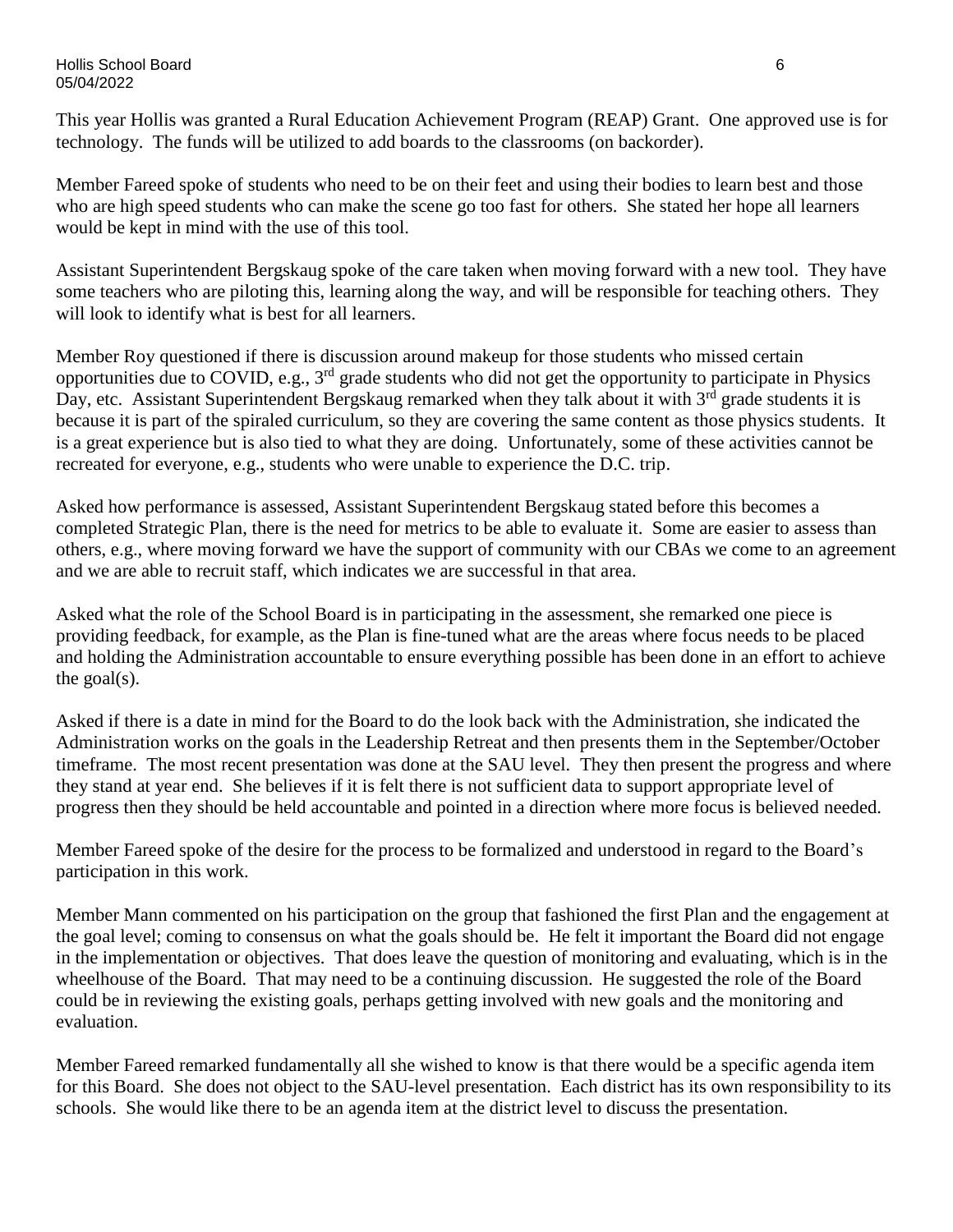Hollis School Board 7 05/04/2022

Assistant Superintendent Bergskaug commented it would be sensible for that discussion to go over the objectives and how they are being addressed. In June, the Board's responsibility would be to say this is the compass, you went this way, you did a lot of work, but it did not really work toward that goal, etc.

Member Arthur asked for clarification this time around it was the Administration that created the updates with the goals. Assistant Superintendent Bergskaug stated that to be the case. She added, the framework is the original Plan that involved a much larger group of stakeholders, but the goals still hold true, it is just amending them for 2022.

Member Fareed added if a Board member had a concern with a stated goal or wording, there is a role for bringing that up, and was told that is the case.

• School Calendar  $2022 -$  Last Day of School – June  $17<sup>th</sup>$  – half day

The last day of school will be a half day on June  $17<sup>th</sup>$ . Dismissal will be prior to lunch.

• Curriculum Update – Early Release Focus Areas

A presentation was provided (can be viewed [here](https://www.youtube.com/watch?v=l0RiFqivGC0) beginning at tape counter 1:36).

The district has been in another COVID year and experienced a lot of challenges. Despite that, the district has continued to persevere, move forward, and do the great work that our teachers do.

Curriculum is always a living document needing to be responsive to needs of the time but focused and centered on standards. There is a cycle of review. A few years back some changes were made in STEM and a lot of work added in the sciences in Hollis. Environmental Science was added to HPS. The goals, intentions, and curriculum work being done has been moving forward. Budgets have been centered around curricular desires and needs.

Early release dates were implemented for the current and next school year. Those times are critical for our teachers; at the start of the year, to look at learning loss data from prior year, adjust curricular needs, and along the way look at formative assessments, which are assessments along the way whether a quick question in class, quiz, conversation, or an assessment of where our students are and where their needs are. Not only are we looking at the needs and making an adjustment, but they are also reviewing the curriculum documents to see what are some enrichment activities that can be done, how to provide Tier II instruction to support areas where students may need to have the information solidified a little.

The two-hour early release times were critical in addressing student learning needs and to reflect and dive into the curriculum needs.

Displayed was the evidence of that work; the [SAU website](https://sites.google.com/sau41.org/sau41-curriculum-by-course/home) breaks down the curriculum for each building/grade level/class. Identified are each of the units, the expected learning, content objectives, and standards the work is tied to. As curriculum is a living document and might change from year to year, the standards remain the same, and the desire is to ensure the focus is towards meeting and achieving the standards.

The website identifies the learning activities that support 21<sup>st</sup> Century Learning occurring in the classroom to help students meet the standards, enrichment and expanded opportunities and remediation and intervention activities. Also listed are the resources that will be utilized.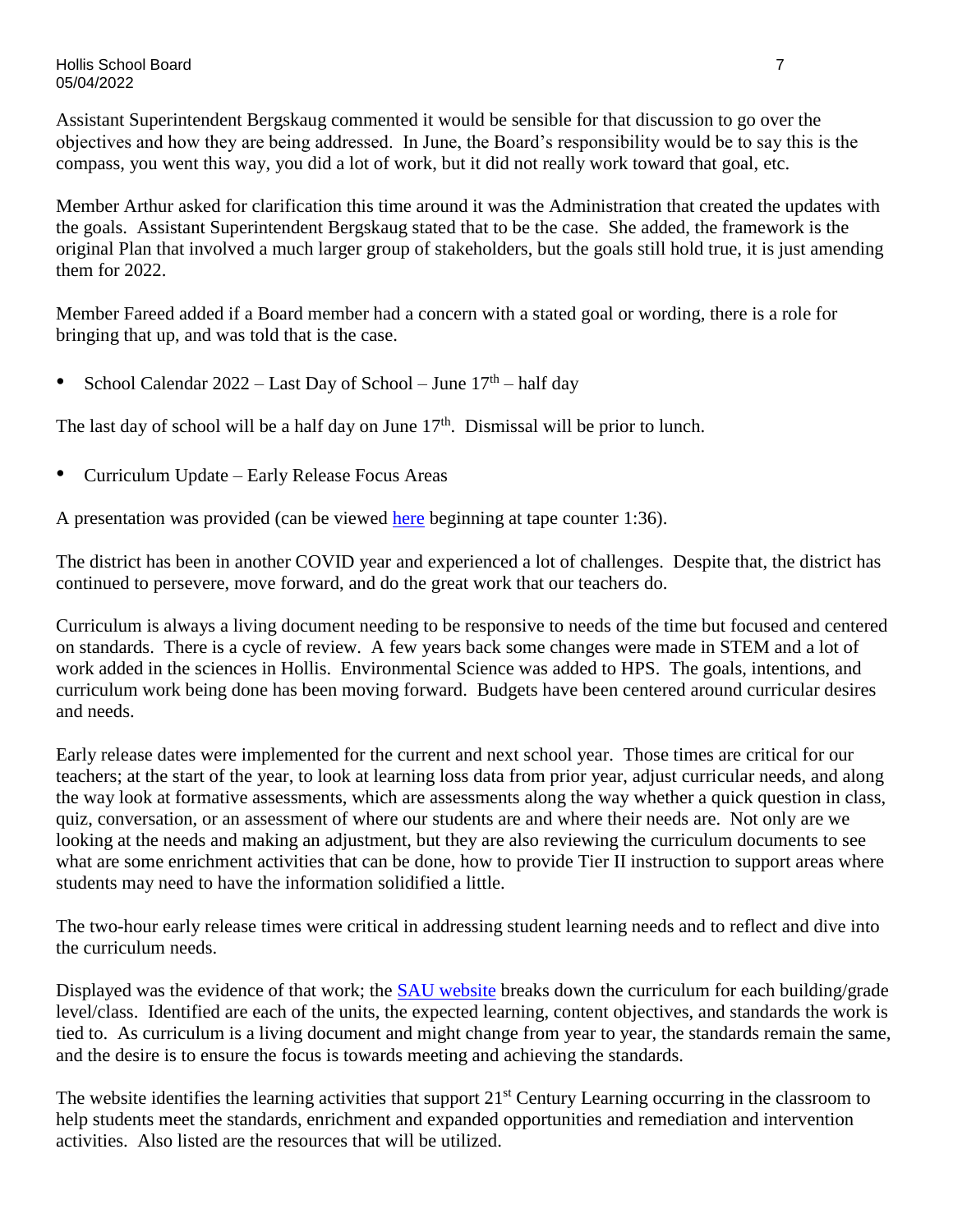Under the Administration tab, users can find the SAU41 District Software [List,](https://www.sau41.org/Content2/sau41-software-list) which is presented in the annual registration (over July), which parents are asked to approve. The list identifies the district that utilizes a particular software, a description of the software, and links to the publishers website, privacy policy, and terms of use.

Every Thursday the Data Governance Team meets and reviews any requests for technology approval, websites, licensed software, free tools, curricular resources, etc.

In addition to the licensed software list, users can view information on free tools, curricular resources, chrome extensions, and paid library databases.

Member Arthur questioned if all of the website resources are accessible through the student portal when students are at home. Assistant Superintendent Bergskaug responded the paid library databases are accessible at home via the student account. There is a tool for which concerns have been raised recently (EPIC). Access is restricted to the school day. Parents can have access to it beyond the school day if purchasing a family subscription.

Assistant Superintendent Bergskaug spoke of the critical nature of this resource during times of remote instruction as it permitted students to have access to the classroom read aloud book without having to pick up a copy at the school, allowed teachers to push books out to students knowing their Lexile and interest level, and now, within the classroom, we, can take a grade 5 reading class and have students work together based on their similar interest or similar Lexile.

Asked how this parallels with tactile books, she stated classroom selections continue. Some students prefer this, and some prefer the book in the classroom. One difference is our library might have a single copy of a particular book. There will still be classroom books that are being read where the entire class is reading the book, or the classroom read aloud where students are following along on the paper copy. This is more that extra reading or you finished your work and now you are reading a book.

Member Arthur spoke of appreciation for the presentation and the ability to be walked through how to locate this information and questioned if there are more ways to communicate all of the resources that are available on the website in a way to increase awareness. Assistant Superintendent Bergskaug commented the reason she hesitates is because the website host company was just bought out and the look will be different. She believes it to be a great opening of school activity to get the information out.

• SAU Compliance and Communications Position; Update

Assistant Superintendent Bergskaug informed the Board the position has been posted. Candidates have come forward. Applicants will be interviewed, and a selection made.

# **DELIBERATIONS**

• To see what action the Board will take regarding the Superintendent's recommendation regarding Administrative recommendations and non-union personnel

## **MOTION BY MEMBER ROY TO APPROVE THE SUPERINTENDENT'S RECOMMENDATIONS REGARDING ADMINISTRATIVE AND NON-UNION PERSONNEL MOTION SECONDED BY MEMBER MANN**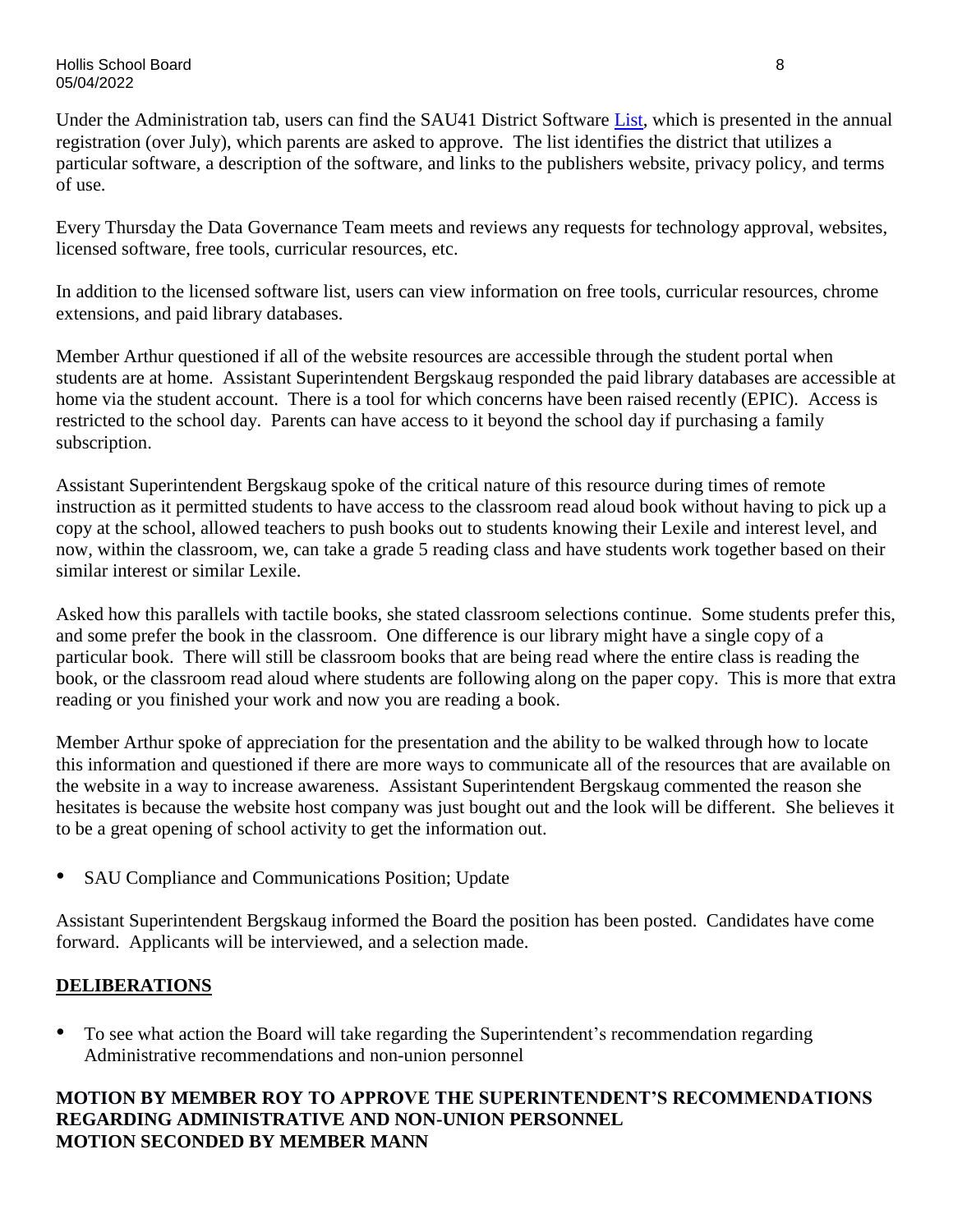#### **MOTION CARRIED 5-0-0**

• To see what action the Board will take regarding the School Board Chair's committee appointments

## **MOTION BY MEMBER ROY TO APPROVE THE APPOINTMENTS BY THE CHAIR AS STATED MOTION SECONDED BY MEMBER MANN**

## ON THE QUESTION

Member Mann commented on the appointments utilizing the talents available through Board membership. **MOTION CARRIED 5-0-0** 

• To see what action the Board will take on the Resolution for the bond on renovations to HPS and HUES

## RESOLUTION TO AUTHORIZE \$3,116,000 GENERAL OBLIGATION BOND FOR SCHOOL RENOVATION PROJECT

The School Board of the Hollis School District (the "District") hereby RESOLVES, as follows:

- 1. That pursuant to the Municipal Finance Act, RSA Chapter 33, as amended, the New Hampshire Municipal Bond Bank Law, RSA Chapter 35-A, as amended, all other applicable law, and approval of the voters of the District of Warrant Article 1 at the Annual School District Meeting held March 9, 2022 (collectively, the "Authorizations"), the Treasurer of the District and the Chair of the School Board of the District are authorized to execute and deliver a Loan Agreement between the District and the New Hampshire Municipal Bond Bank (the "Bond Bank") in such form not contrary to the general tenor of this Resolution as they may approve, said approval to be conclusively evidenced by the execution and delivery thereof, to effect a borrowing from the Bond Bank in the principal amount not to exceed \$3,116,000 to finance costs of renovations and improvements at Hollis Primary School and Hollis Upper Elementary School, including kitchen and bathroom renovations, roofing projects, air source heat pump installations, and interior doors (the "Project");
- 2. That pursuant to the terms of said Loan Agreement and the Authorizations, the District is authorized to borrow from the Bond Bank a sum of up to \$3,116,000, and to evidence such indebtedness, the Treasurer and a majority of the School Board are authorized to issue a general obligation bond of the District in a principal amount of up to \$3,116,000 (the "Bond") and to pledge the full faith and credit of the District in payment of the Bond;
- 3. That the Bond shall be signed by a majority of the School Board and countersigned by the Treasurer under the official seal of the District, if any, and bear interest at such rate as the signatories of the Bond may approve; and shall be in such form as such signatories may approve; said approvals to be conclusively evidenced by the execution and delivery thereof;
- 4. That the Treasurer and other proper officials of the District, acting singly, are authorized to execute and deliver on behalf of the District such other documents and certificates, including such documents and certificates as may be required by bond counsel or the Bond Bank, and to do or cause to be done all such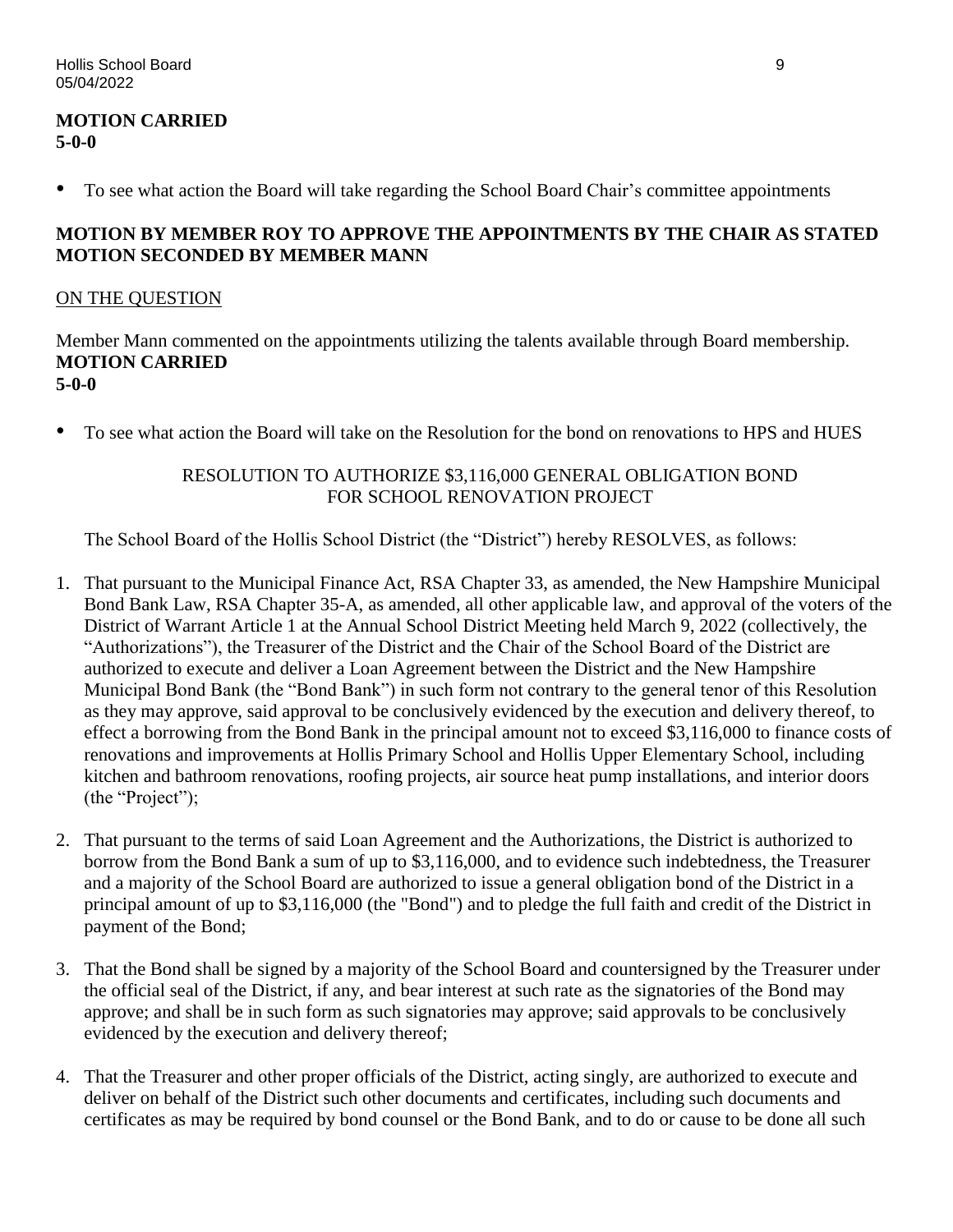other acts and things as may be necessary or desirable in order to effect the transactions hereinbefore authorized, and any such prior action by them is hereby ratified and confirmed;

- 5. That the Bond shall be sold to the Bond Bank at par plus any applicable premium; and that, pursuant to RSA § 35-A:29, the Treasurer may apply any premium received by the District on account of issuance of the Bond: (i) to the payment of the costs of preparing, issuing, and marketing the issue of the Bond; (ii) to the cost of the Project resulting in a like reduction of the principal amount of the Bond; (iii) to deposit in the general fund of the District and to be Board Resolution Authorizing New Hampshire Municipal Bond Bank Renovation Bond available to be appropriated for any lawful purpose of the District; or (iv) to any combination of the foregoing;
- 6. That (i) no part of the proceeds of the Bond shall be used, directly or indirectly, to acquire any securities and obligations, the acquisition of which would cause the Bond to be an "arbitrage bond" within the meaning of Section 148 of the Internal Revenue Code of 1986, as amended, (the "Code"), and (ii) the proceeds of the Bond and the Project shall not be used in a manner that would cause the Bond to be a "private activity bond" within the meaning of Section 141 of the Code;
- 7. That in connection with the Bond, the Treasurer is authorized to execute and deliver on behalf of the District an Arbitrage and Use of Proceeds Certificate in form approved by the District's bond counsel, and to covenant on behalf of the District to file any information report and pay any rebate due to the United States in connection with the issuance of the Bond, and to take all other lawful actions necessary to insure that the interest on the Bond will be excludable from the gross income of the owners thereof for purposes of federal income taxation and to refrain from taking any action which would cause interest on the Bond to become includable in the gross income of the owners thereof;
- 8. That the Treasurer and other proper officials of the District, acting singly, are authorized in consultation with Bond Counsel to implement written procedures with respect to the Bond for the purpose of: (i) ensuring timely "remedial action" for any portion of the Bond that may become "non-qualified bonds," as those terms are defined in the Code and regulations thereunder; and (ii) monitoring the District's compliance following the issuance of the Bond with the arbitrage, yield restriction and rebate requirements of the Code and regulations thereunder;
- 9. That if the Treasurer, Chair of the School Board, or Clerk for any reason are unavailable to, as applicable, approve, execute, or attest the Bond or any related financing documents, the person or persons then acting in any such capacity, whether as assistant, deputy, or otherwise, is authorized to act for such unavailable official with the same force and effect as if such official had himself/herself performed such act;
- 10. That the District hereby resolves and declares its official intent pursuant to Section 1.150- 2(e) of the Treasury Regulations that the District reasonably expects to use the proceeds of the Bond to reimburse certain original expenditures from the District's general, reserve, or other fund, paid not earlier than 60 days prior to adoption of this Resolution or to be paid, which original expenditures have been or will be incurred in connection with costs of the Project; and that the District reasonably expects that the maximum principal amount that the District will issue to finance the Project is \$3,116,000; and
- 11. That the Clerk include an attested copy of this Resolution with the minutes of this meeting."